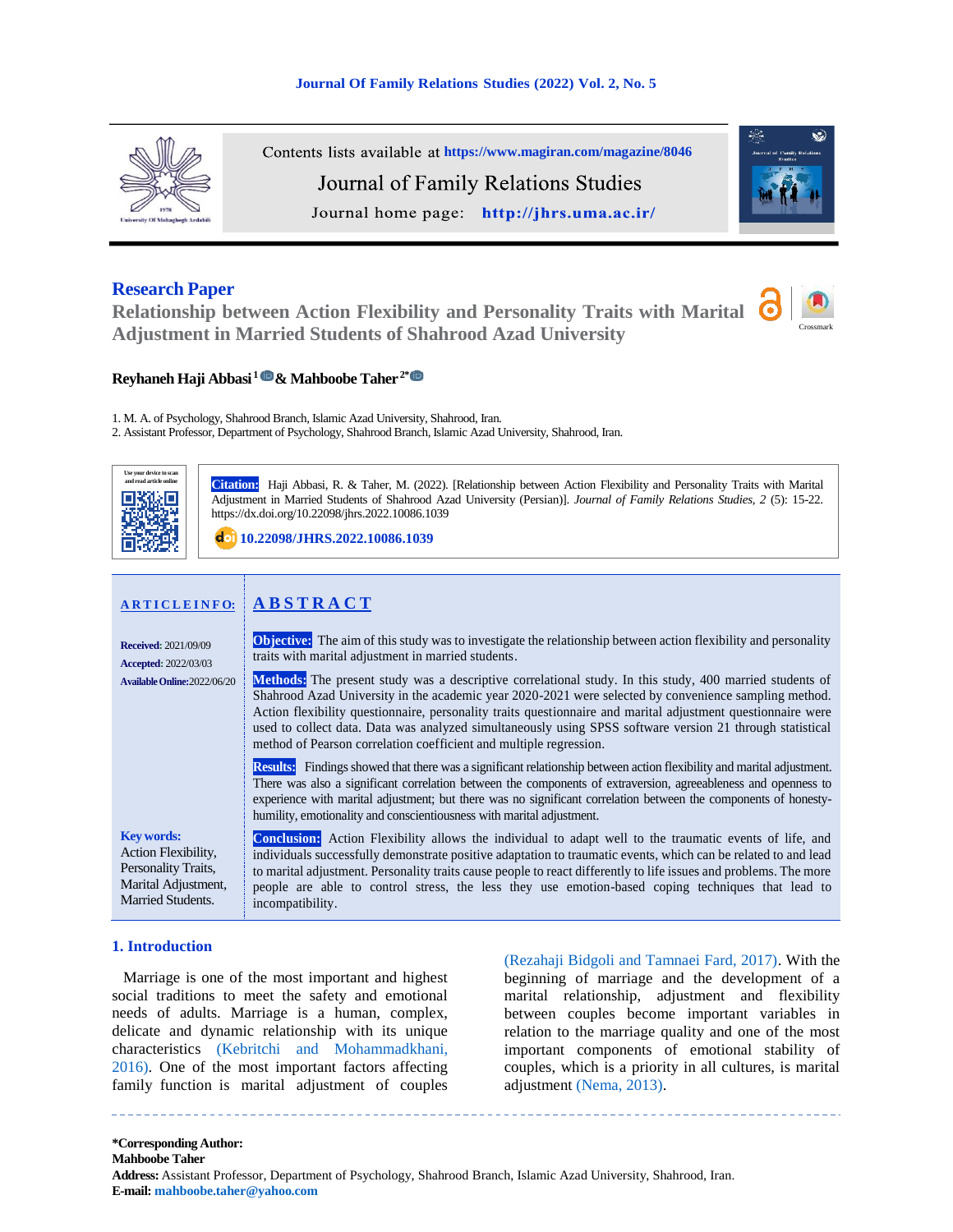<span id="page-1-12"></span><span id="page-1-11"></span>Marital adjustment is a state in which there is a general feeling of satisfaction and happiness in a couple towards their marriage and towards each other. Adjustment in married life is a continuous and changing process [\(Manyam & Junior, 2014\).](#page-7-2) Marital adjustment does not mean having no problems in life, but it means the capacity to adapt to problems and the ability to solve those [\(Madathil & Benshoff, 2008\).](#page-7-3) Marital adjustment is an active process which couples understand and accept their various responsibilities over time and find new roles on the family. Adjustment in a relationship is one of the most important correlations of life satisfaction. The research showed that marital adjustment and life satisfaction remain interrelated during the years after marriage. On the other hand, marital adjustment of each couple can increase satisfaction of the other's life [\(Be, Whisman,](#page-6-1)  [& Uebelacker, 2013\).](#page-6-1)

<span id="page-1-15"></span><span id="page-1-14"></span>Some researchers have also been done on the relationship between action flexibility and marital adjustment. [Noal et al. \(2011\)](#page-7-4) in a study showed that flexibility is significantly associated with adjustment. Also, [Share and Ishaqi Thani \(2015\)](#page-7-5) in a study showed that personality and flexibility are related to marital satisfaction. Personality factors are related to the improvement or deterioration of marital adjustment [\(Ahmadi, Panghi, Sadat Sadeghi and Zamani Zarchi,](#page-6-2)  [2020\).](#page-6-2) The results of [Costa and Mosmann \(2021\)](#page-6-3) showed that there was a significant relationship between personality traits and marital adjustment.

<span id="page-1-8"></span><span id="page-1-5"></span><span id="page-1-0"></span>Socialization, neuroticism and achievement factors have an effect on the marital adjustment of couples. There is a partner effect on the wives' neuroticism factor and on the husbands' achievement factor. The extroversion and openness factors do not provoke actor-partner effects on the adjustment of the couples. The results are discussed in the light of other studies and research agendas are suggested [\(Costa &](#page-6-3)  [Mosmann, 2021\).](#page-6-3) One of the most important determinants of how people deal with others is personality. [Goldberg \(1993\)](#page-6-4) describes personality as a unique and relatively stable set of traits and behaviors that individuals display at different levels in decisions, behaviors, and when confronting others. Personality is a trait that enables a person to connect with others. The concept of personality is important for the relationship between couples because it plays a major role on the perception, evaluation and reaction of the individual towards the spouse [\(Naderian Jahromi and Hosseini,](#page-7-6)  [2007\).](#page-7-6) [Allport \(1937\)](#page-6-5) defined personality as a set of internal factors that guide how an individual specific

## **[Family Relations Studies](http://jhrs.uma.ac.ir/)  [\(2022\) Vol. 2, No. 5](http://jhrs.uma.ac.ir/)**

<span id="page-1-7"></span>adjustment to the environment. George Kelly (1993) suggested a personality as the specific path of each individual in the search for interpretation of the meanings of life [\(Lawrence and John, 2001\).](#page-6-6) In recent years, researches have been conducted based on the HEXACO personality model. This model which consists of six attributes of honesty-humility, emotionality, extroversion, agreeableness, conscientiousness and openness to experience; tries to reduce the shortcomings of the theories of previous attributes and its name is derived from the first letter of these attributes. It was found that in the HEXACO model, traits play an important role on the foundations of personality [\(Sibley, Harding, Perry, Asbrock &](#page-7-7)  [Duckitt, 2010\).](#page-7-7)

<span id="page-1-19"></span><span id="page-1-17"></span><span id="page-1-9"></span><span id="page-1-2"></span>Another factor related to marital adjustment is action flexibility. Action flexibility is defined as the dynamic process of positive adjustment to bitter and unpleasant experiences. This structure represents the individual's ability to deal with life experiences, crises and stressful situations in a positive and sustainable ways. Action flexibility is not only resistance to injury or threatening conditions, but also includes the active and constructive participation of the individual in the environment [\(Litinas and Koutselos, 2017\).](#page-7-8) Individuals with high action flexibility in the face of emotional events with a neutral and unknown nature were more likely to show positive emotions [\(Whishaw, Mirza Agha, Kuntz,](#page-7-9)  [Qandeel, Faraji and Mohajerani, 2018\).](#page-7-9) This is probably due to their ability to cope successfully when facing with difficult situations, especially interpersonal situations [\(Connor and Davidson, 2003\).](#page-6-7) Action flexibility is one of the factors that makes individuals more and more compatible to the needs and threats of life. Action flexibility has found a special place in the fields of evolutionary psychology, family psychology and mental health. Action flexibility is defined as the process, ability, or consequence of successful adjustment to threatening situations. The term action flexibility refers to an object's ability to recover its original shape and structure after being transformed by external forces [\(Wahhabi, Shahmoradi, & Sheikh,](#page-7-10)  [2016\).](#page-7-10)

<span id="page-1-18"></span><span id="page-1-16"></span><span id="page-1-13"></span><span id="page-1-10"></span><span id="page-1-6"></span><span id="page-1-4"></span><span id="page-1-3"></span><span id="page-1-1"></span>The findings of researchers such as [Luo and Klohnen](#page-7-11)  [\(2005\),](#page-7-11) [Abbasi and Rasoulzadeh \(2009\),](#page-6-8) [Donnellan,](#page-6-9)  [Conger and Bryant \(2004\)](#page-6-9) indicated that personality traits are empirical predictors of marital adjustment. [Shakarian et al. \(2012\)](#page-7-12) also found in a study that personality traits can be a significant predictor of marital adjustment. Also, in the research by [Claxton,](#page-6-10)  [O'Rourke, Smith, & DeLongis \(2011\),](#page-6-10) the personality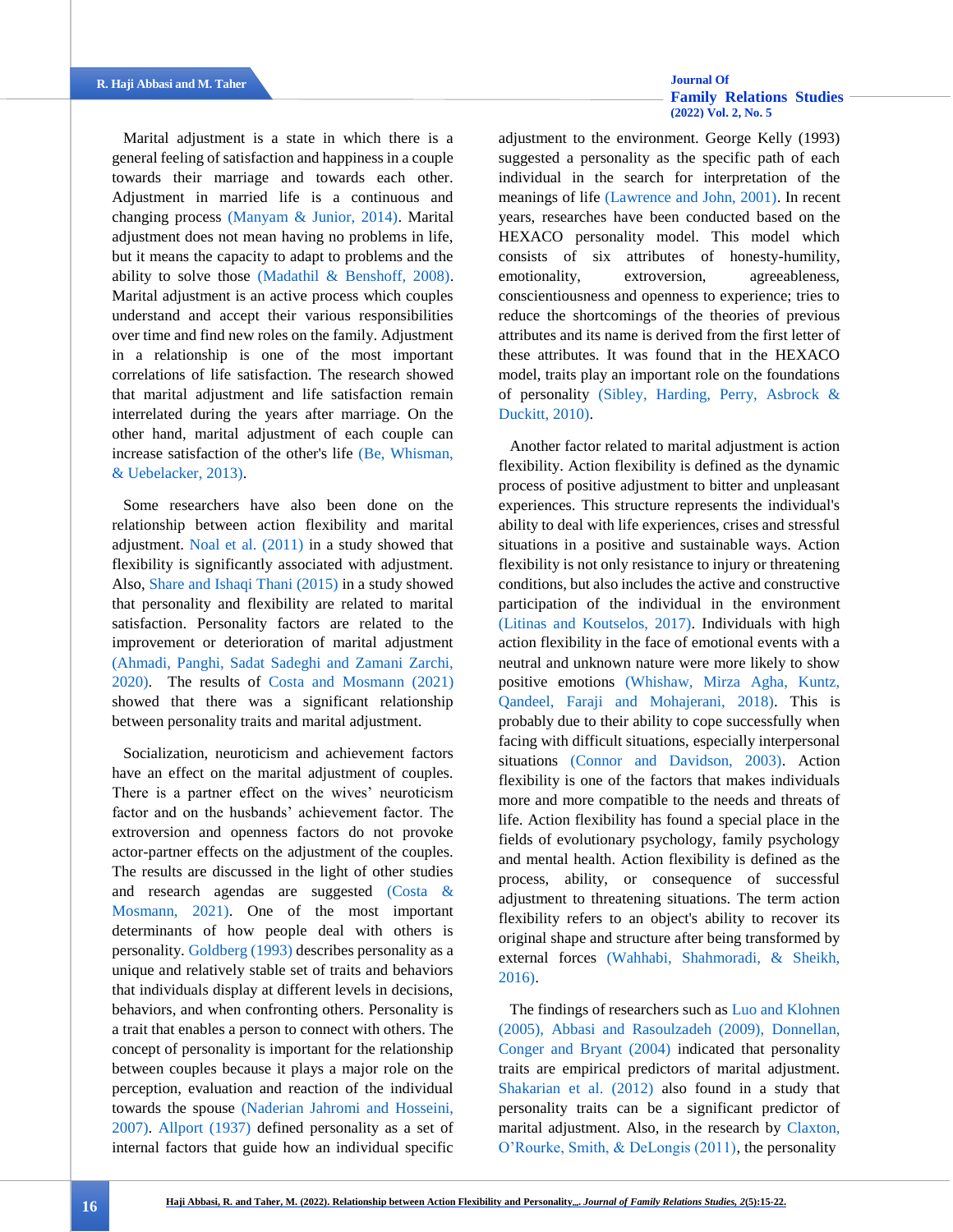## **[Family Relations Studies](http://jhrs.uma.ac.ir/)  [\(2022\) Vol. 2, No.5](http://jhrs.uma.ac.ir/)**

trait of extroversion was more associated with marital satisfaction than other personality factors. [Sepehrian](#page-7-13)  [Azar and Fattahi \(2014\)](#page-7-13) showed in a study that the training of personality types has an effect on students' academic adjustment. [Karimi, Yousefi and Soleimani](#page-6-11)  [\(2020\)](#page-6-11) also showed in their research that personality traits can predict marital infidelity of couples.

<span id="page-2-1"></span>Therefore, considering the importance of marital adjustment of couples in life, the role of marital adjustment on the stability of marriage and research gap in Iranian society, the aim of this study was to investigate the relationship between action flexibility and personality traits with marital adjustment of married students.Considering that before this research, effective research on the relationship between action flexibility and personality traits with marital adjustment of married students with a focus on Iranian students has not been done and the lack of this is felt considering the specific cultural conditions of Iranian society; The need to address this makes research unavoidable.

#### **2. Materials and Methods**

The method of the present study was descriptivecorrelational. The population included all married male and female students of Islamic Azad University, Shahrood Branch in the academic year 2020-2021, from which a sample of 400 people were selected by convenience sampling. 84, 63 and 46 women were in the age ranges of 20-25 years; 25 to 30 years and 31 to 35 years, respectively and also 93, 82 and 32 men were in the age ranges of 20 to 25 years; 25 to 30 years and 31 to 35 years, respectively. The mean ages of women and men were 28.4 and 27.8 years old, respectively.

#### **Research tools**

Connor-Davidson Resilience Scale (CD-RISC), HEXACO-Personality-Inventory (HEXACO-P-I) and Spanier Dyadic Adjustment Scale (DAS) (1976) were used to collect data.

<span id="page-2-2"></span>**1) Connor-Davidson Resilience Scale (CD-RISC):** This questionnaire was designed by [Connor and](#page-6-7)  [Davidson \(2003\).](#page-6-7) The authors of this scale believed that this questionnaire is well able to distinguish between resilient and non-resilient individuals in clinical and non-clinical groups and can be used in clinical and research situations. The Connor-Davidson Resilience scale (CD-RISC) comprises of 25 items, each rated on a 5-point scale (0-4), with higher scores reflecting greater resilience. [Mohammadi, Jazayeri,](#page-7-14)  [Rafieii, Jokar and Porshahbaz \(2006\)](#page-7-14) obtained the <span id="page-2-4"></span>scale reliability coefficient of 0.89 using Cronbach's alpha coefficient[. Samani, Jokar and Sahragard \(2007\)](#page-7-15) in a cross-sectional study using Cronbach's alpha coefficient achieved the scale reliability of 0.87. In the present study, Cronbach's alpha coefficient was 0.88.

<span id="page-2-0"></span>**2) HEXACO-Personality-Inventory (HEXACO-P-I).** HEXACO-Personality-Inventory (HEXACO-P-I) is a model of personality factor dimensions that includes 100 questions and six broad dimensions: Honesty-Humility (H), Emotionality (E), Extraversion (X), Agreeableness (A), Conscientiousness (C), and Openness to Experience (O). The scoring of this questionnaire is in the form of Likert with a range of scores between 1 and 5 (score  $1 =$  strongly disagree and score  $5 =$  strongly agree). In the study of Ashton [and Lee \(2009\),](#page-6-12) Cronbach's alpha for Honesty-Humility (H), Emotionality (E), Extraversion (X), Agreeableness (A), Conscientiousness (C), and Openness to Experience (O) were 0.92, 0.90, 0.92, 0.89, 0.89 and 0.90, respectively. The alpha obtained in Iranian society about the subscales of Honesty-Humility (H), Emotionality (E), Extraversion (X), Agreeableness (A), Conscientiousness (C), and Openness to Experience (O) were 0.80, 0.74, 0.81, 0.73, 0.71 and 0.76, respectively (2010)[.](#page-6-12) [Ashton and](#page-6-12)  [Lee \(2009\)](#page-6-12) called the personality dimensions derived from studies a term HEXACO, which stands for: honesty-humility, excitement, extroversion, adaptability, conscientiousness, and openness to experience. Despite the appropriate psychometric properties of the five-factor model and the NEO questionnaire, they believes that the five-factor model has some limitations. Their research, which was conducted in different languages, revealed six factors instead of five. In addition, the varimax rotational modes of these studies differ from the five major factors and the five models. But they stated that their proposed model has good explanations for this alternative.

<span id="page-2-5"></span><span id="page-2-3"></span>**3) Dyadic Adjustment Scale (DAS).** Dyadic Adjustment Scale (DAS) is a 32-item measure designed by Spanier in 1976. This scale is a tool to measure an individual's perceptions of his/her relationship with an intimate partner. There are four subscales: Dyadic Consensus (the degree to which the couple agrees on matters of importance to the relationship), Dyadic Satisfaction (the degree to which the couple is satisfied with their relationship), Dyadic Cohesion (the degree of closeness and shared activities experienced by the couple), and Affective Expression (the degree of demonstrations of affection and sexual relationships) [\(Spanier, 1976\).](#page-7-16) [Sanai, Alaghemand,](#page-7-17)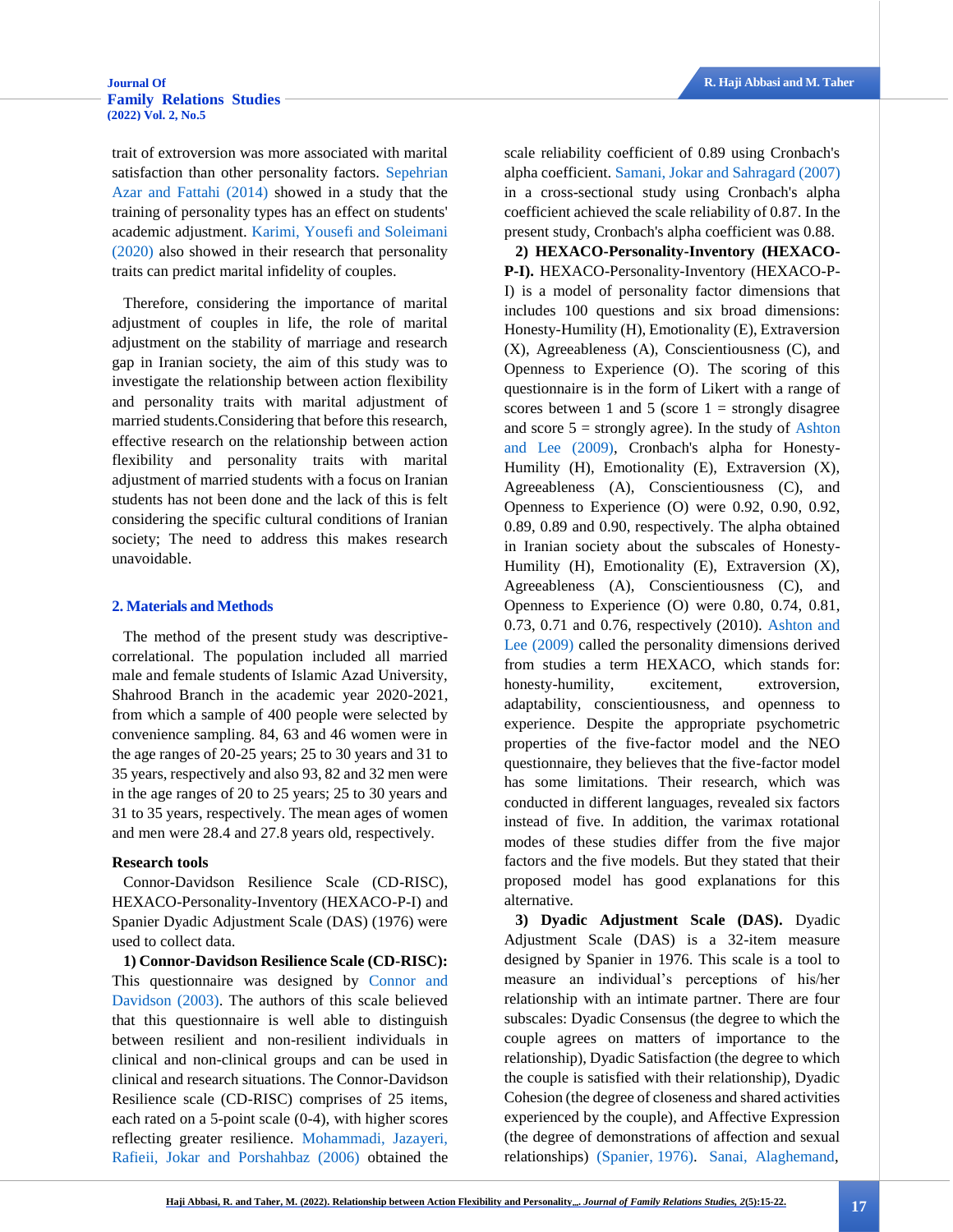[and Falahati \(2017\)](#page-7-17) used Cronbach's alpha for the final study of the scale. The results of their study showed that the total score of the scale had a significant internal consistency with Cronbach's alpha. The internal sensibility of the subscales was between good and excellent: two-person satisfaction (0.94), correlation and one-person (0.81), two-person agreement, and expression of love (0.73). In the present study, internal consistency was investigated by Cronbach's alpha method. Also, experts have confirmed the content of marital compatibility according to the purpose of this scale, and have stated that each item of this scale was consistent with the principles of scientific theory. The Couple Compatibility Scale has shown its validity for known groups to distinguish between married and divorced couples in each question. This scale also has concurrent validity, and this was correlated with the Locke-Wallace Marital Satisfaction Scale[. Falahzadeh](#page-6-13)  [and Sanaei \(2012\)](#page-6-13) in their research using Cronbach's alpha coefficient have reported the reliability of this scale 0.81. The reliability of the questionnaire using Cronbach's alpha was 0.91 in the present study.

The questionnaires were distributed among 400 married students after taking the list of them and coordinating with them. Based on the data obtained from the demographic information questionnaire, out of 400 people who participated in this study as a

## **[Family Relations Studies](http://jhrs.uma.ac.ir/)  [\(2022\) Vol. 2, No.5](http://jhrs.uma.ac.ir/)**

sample, 84 women in the age range of 20-25 years; 63 women in the age range of 25 to 30 years and 46 women in the age range of 31 to 35 years and also 93 men in the age range of 20-25 years; 82 men were in the age range of 25 to 30 years and 32 men were in the age range of 31 to 35 years. The mean age of women and men were 28.4 and 27.8, respectively. In order to determine the relationship between research variables with marital adjustment, and also the contribution of each of them in predicting it, Pearson correlation coefficient and multiple regression were used simultaneously. Inclusion criteria included satisfaction with the research, marital status, and the age range of 20 to 40 years. Exclusion criteria were dissatisfaction with the continuation of the research. Ethical considerations were given to participants regarding the confidentiality of information. Incomplete questionnaires were discarded for statistical analysis and the rest of the information extracted from the questionnaires were prepared for analysis. Data was analyzed simultaneously through Pearson correlation coefficient and multiple regression by SPSS-21.

### <span id="page-3-0"></span>**3. Results**

Descriptive indicators of research variables after elimination of outliers were presented in Table 1.

|                           | Variable                    | Number | Minimum | Maximum | Mean  | <b>Standard deviation</b> | <b>Skew</b> | Elongation |
|---------------------------|-----------------------------|--------|---------|---------|-------|---------------------------|-------------|------------|
|                           | Satisfaction                | 400    | 19      | 32      | 25.33 | 3.18                      | 0.27        | $-0.24$    |
|                           | Dyadic correlation          | 400    | 8       | 17      | 12.16 | 2.35                      | 0.12        | $-0.62$    |
| adjustment<br>Marital     | Dyadic consensus            | 400    | 26      | 44      | 35.76 | 4.65                      | $-0.09$     | 0.58       |
|                           | Affective expression        | 400    | 8       | 17      | 12.66 | 2.17                      | $-0.08$     | 0.34       |
|                           | Marital adjustment          | 400    | 70      | 98      | 85.93 | 6.44                      | $-0.11$     | 0.21       |
|                           | Action flexibility          | 400    | 17      | 94      | 55.6  | 12.8                      | 0.31        | $-0.49$    |
| dimensions<br>Personality | Honesty and humility        | 400    | 12      | 50      | 27.02 | 8.89                      | 0.64        | $-0.02$    |
|                           | Emotionality                | 400    | 16      | 44      | 31.30 | 5.17                      | 0.48        | $-0.54$    |
|                           | Extraversion                | 400    | 11      | 44      | 22.83 | 5.70                      | $-0.22$     | 0.42       |
|                           | Acceptance                  | 400    | 10      | 48      | 28.45 | 7.81                      | 0.24        | $-0.83$    |
|                           | Conscientiousness           | 400    | 14      | 40      | 25.74 | 6.10                      | $-0.21$     | $-0.27$    |
|                           | Openness to new experiences | 400    | 15      | 38      | 26.31 | 5.32                      | 0.32        | $-0.23$    |

**Table 1. Descriptive indicators of marital adjustment, personality dimensions and action flexibility**

According to the results of table (2), the correlation coefficient of action flexibility with marital adjustment was  $0.68$  ( $P < 0.001$ ). Therefore, there was a relatively strong correlation between predictor and criterion variables. Also, the relationship between personality dimensions of extraversion, openness to

experience and agreeableness with marital adjustment were 0.66, 0.68 and 0.71, respectively ( $P < 0.001$ ). But there was no significant correlation between the components of honesty-humility, emotionality and conscientiousness with marital adjustment.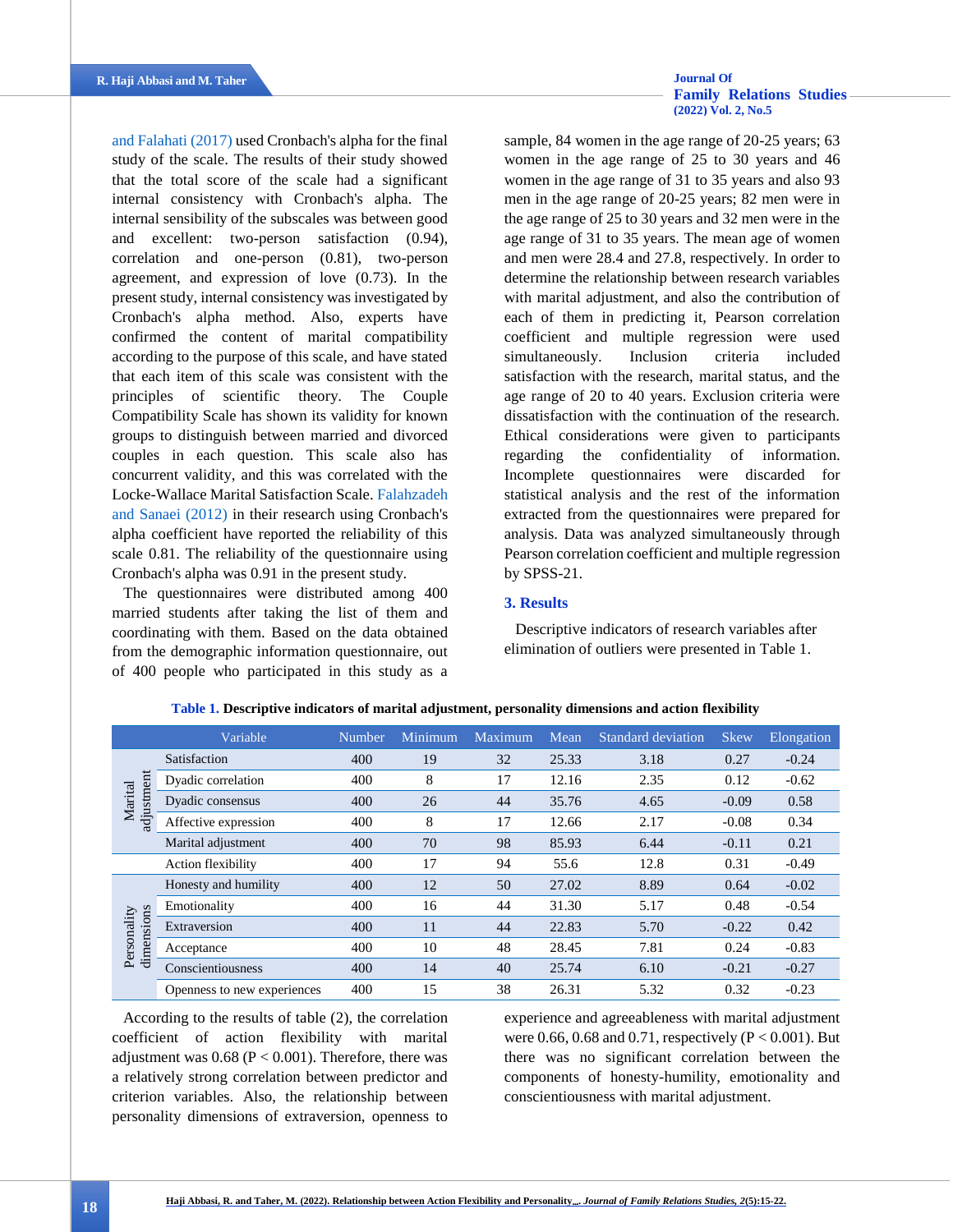|              | aujustment             |              |                 |                       |          |          |         |                |   |  |
|--------------|------------------------|--------------|-----------------|-----------------------|----------|----------|---------|----------------|---|--|
| No.          | <b>Variable</b>        |              | $\triangleleft$ | 3                     |          |          | 6       | $\overline{7}$ | 8 |  |
|              | Action flexibility     |              |                 |                       |          |          |         |                |   |  |
| 2            | Honesty - Humility     | $*$ $*$ 0.21 |                 |                       |          |          |         |                |   |  |
| 3            | Emotionality           | 0.43         | $*$ $*$ 0.34    |                       |          |          |         |                |   |  |
| 4            | Extraversion           | $**-0.60$    | 0.14            | $*$ <sup>0.20</sup>   |          |          |         |                |   |  |
| $\mathbf{c}$ | Agreeableness          | $**0.25$     | $*$ $*$ 0.44    | $*0.49$               | $**0.44$ |          |         |                |   |  |
| 6            | Conscientiousness      | $**0.56$     | $**0.67$        | $*$ <sup>6</sup> 0.55 | $*0.49$  | $**0.29$ |         |                |   |  |
|              | Openness to experience | 0.25         | $*$ $*$ 0.21    | $*$ $*$ 0.60          | $**0.29$ | $*0.79$  | $*0.24$ |                |   |  |
|              | Marital adjustment     | $**0.67$     | 0.10            | 0.09                  | $**0.66$ | $**0.71$ | 0.11    | $*$ *0.68      |   |  |

#### **Table 2. Correlation matrix of the relationship between action flexibility, personality dimensions and marital adjustment**

#### **\*\*P<0.001, \*P<0.05**

According to Table (3), the multiple correlation coefficient of predictor variables with marital adjustment is 0.68. These variables predict a total of 47% of changes in marital adjustment. The significance level of F statistic is less than 0.05, so it can be concluded that predictor variables (action flexibility and personality dimensions) have the ability to predict the criterion variable, i.e. marital adjustment. Standardized and non-standardized coefficients have been reported in table (4).

|  |  |  | Table 3. The results of the marital adjustment prediction model based on the predictor variables |
|--|--|--|--------------------------------------------------------------------------------------------------|
|  |  |  |                                                                                                  |

| <b>Model</b>        | coefficient<br>$\bf R$ | The <b>P</b><br>coefficient of<br>determination | <b>Standard</b><br>determination<br>coefficient | <b>Degrees</b><br><sup>of</sup><br>freedom | Sum of<br><b>Squares</b> |        | Coefficient Significance<br>level |
|---------------------|------------------------|-------------------------------------------------|-------------------------------------------------|--------------------------------------------|--------------------------|--------|-----------------------------------|
| <b>Simultaneous</b> | 0.688                  | 0.473                                           | 0.461                                           |                                            | 5291.436                 | 17.992 | 0.000                             |

According to the results of Table 4, the effect of action flexibility (0.52), extraversion (0.36), agreeableness (0.59) and openness to experience (0.50) on marital adjustment was positive and significant. Based on these findings, the main hypothesis was confirmed and it can be said that the two variables of action flexibility and personality dimensions (extraversion, agreeableness and openness to experience) played a positive and significant role in predicting marital adjustment. In total, these variables were able to explain 47 of the variance of marital adjustment.

**Table 4. Non-standardized and standardized regression coefficients of marital adjustment prediction model based on variables of action flexibility and personality dimensions**

| <b>Model</b>                  |               | <b>Non-standard coefficients</b> |          | <b>Significance level</b> |       |  |
|-------------------------------|---------------|----------------------------------|----------|---------------------------|-------|--|
|                               | Coefficient B | Error estimation                 | Beta     | <b>Coefficient T</b>      |       |  |
| y-intercept value             | 35.716        | 7.219                            | $\cdots$ | 4.981                     | 0.000 |  |
| <b>Honesty - Humility</b>     | 0.216         | 0.211                            | 0.113    | 1.235                     | 0.137 |  |
| <b>Emotionality</b>           | 0.148         | 0.091                            | 0.078    | 0.971                     | 0.492 |  |
| <b>Extraversion</b>           | 0.571         | 0.167                            | 0.369    | 4.356                     | 0.000 |  |
| <b>Agreeableness</b>          | 0.659         | 0.104                            | 0.593    | 5.428                     | 0.000 |  |
| <b>Conscientiousness</b>      | 0.214         | 0.169                            | 0.142    | 1.023                     | 0.238 |  |
| <b>Openness to experience</b> | 0.628         | 0.131                            | 0.508    | 5.173                     | 0.000 |  |
| <b>Action flexibility</b>     | 0.623         | 0.129                            | 0.527    | 5.619                     | 0.000 |  |

#### **4. Discussion and Conclusion**

The aim of this study was to investigate the relationship between action flexibility and personality traits with marital adjustment. The results showed that action flexibility was related to marital adjustment. These results were consistent with the findings o[f Noal](#page-7-4)  [et al. \(2011\),](#page-7-4) [Share and Ishaqi Thani \(2018\),](#page-7-5) [Ahmadi,](#page-6-2)  [Panghi, Sadat Sadeghi and Zamani Zarchi \(2020\) and](#page-6-2) [Costa and Mosmann \(2021\).](#page-6-3)In explaining this finding, it can be said that action flexibility is the ability to be

<span id="page-4-0"></span>in the present, to give space to thoughts and feelings, and to do what is important. According to early theories, flexibility was more focused on the understanding and characteristics of resilient individuals, through which individuals could achieve positive adjustment and outcomes in the face of adversity, but later, research in this area expanded to include social contexts, abuse, violence, parental mental disorders, and traumatic life events that can lead to reduced flexibility [\(Luthar, 2000\).](#page-7-18)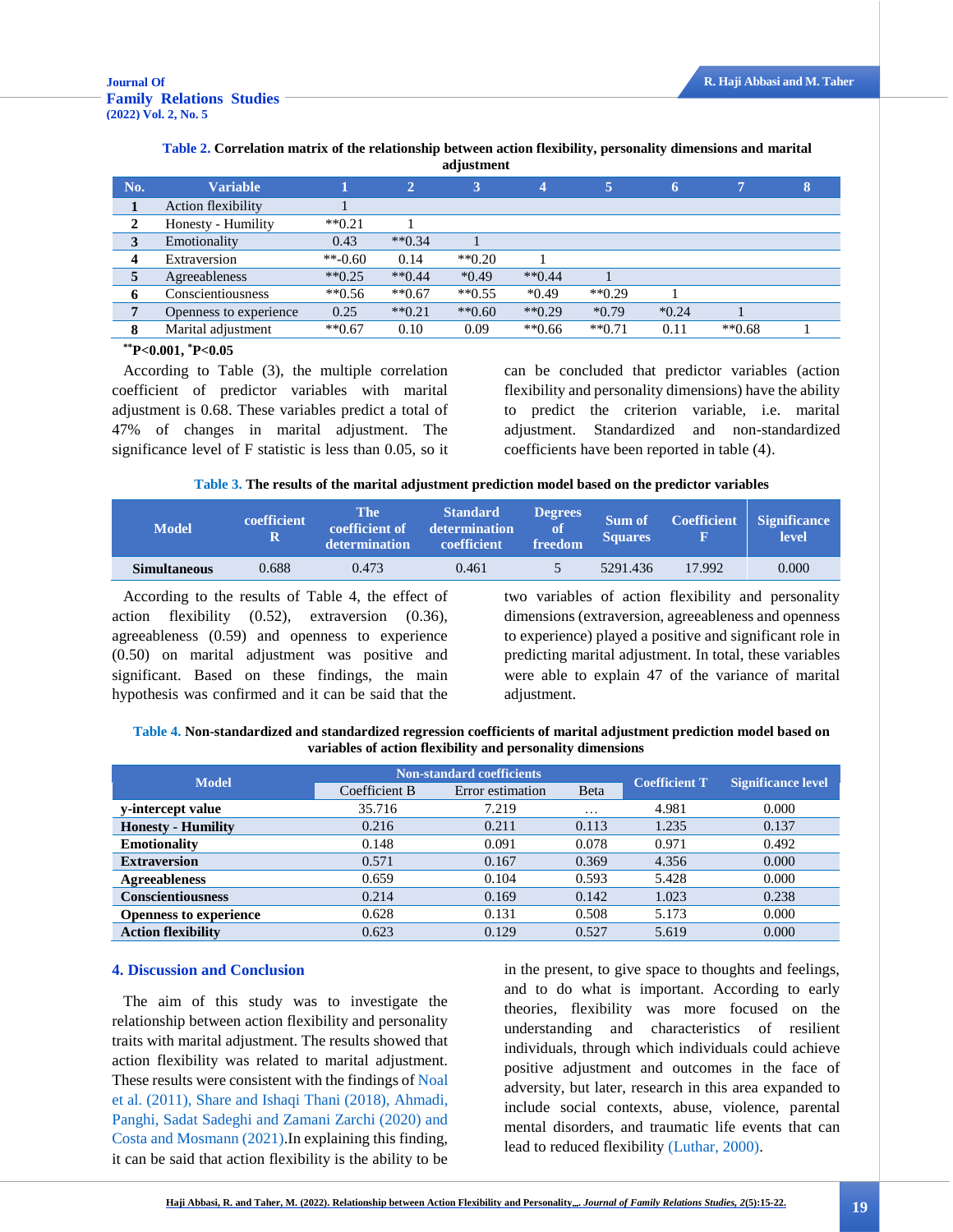## <span id="page-5-2"></span>**[Family Relations Studies](http://jhrs.uma.ac.ir/)  [\(2022\) Vol. 2, No. 5](http://jhrs.uma.ac.ir/)**

New theories look at flexibility as a multidimensional structure that includes fundamental variables such as temperament, personality, and specific skills such as problem-solving skills. These skills allow an individual to adapt well to traumatic life events and to positively respond to stress and traumatic events. Therefore, it is logical that flexibility is a significant predictor of marital adjustment quality. Adjustment as one of the most important factors in determining the stability and durability of marital relationship was related to many psychological components. One of these variables is action flexibility. People with less flexibility can hardly forget their initial learning, they insist on their previous learning which has negative and inconsistent consequences for them, and this insistence damages their adaptation to new conditions. Sometimes these adjustments can be marital.

<span id="page-5-0"></span>The results also showed that the personality traits of extroversion, agreeableness and openness to experience are related to marital adjustment. These results are consistent with the findings of [Shakarian et](#page-7-12)  [al. \(2012\),](#page-7-12) [Abbasi and Rasoulzadeh \(2009\),](#page-6-8) [Ahmadi et](#page-6-2)  [al. \(2020\)](#page-6-2) [and Costa et al. \(2021\).](#page-6-3) In explaining this finding, we can say that the tendency to be positive, bold and energetic are the characteristics of extraversion. Agreeableness allows individuals to control their emotions and interact calmly in their interactions with others. Individuals who get high scores of openness have more flexibility, so they express more empathy and eagerness to help others, have higher marital adjustment in their life and the quality of marriage increases in these people. Individuals seeking adjustment have strong tendencies in interpersonal relationships and are therefore helpful. As a result, by having this characteristic, they are more stable and adaptable in their marital relationships. Extraversion is associated with positive emotions such as optimism, love and intimacy. Also, the sociality and activity of extroverts in aggregation with other traits have positive effects on marital relationships and consequently on marital adjustment [\(Ahmadi et al.,](#page-6-2)  [2020\).](#page-6-2) Marital adjustment is one of the consequences of the interpersonal process. According to the results of the present study, personality traits of individuals can be a good predictor of marital adjustment.

Acceptance without judgment is very important in marital adjustment. At high levels of acceptance, people notice their psychological arousals (thoughts and feelings) without trying to control or avoid them. This reduces the impact of these thoughts and feelings on their behavioral performance. At low levels of acceptance, individuals with psychological arousals engage in self-control strategies to reshape thoughts and feelings, which lead to the destruction of their behavior and performance. Therefore, when faced with stressful and challenging events due to acceptance without judgment, individuals evaluate them correctly and in addition, with the commitment they made, they take the right path, which includes appropriate behavioral measures in the face of stressful and challenging events. [\(Moradzadeh and](#page-7-19)  [Pirkhaefi, 2017\).](#page-7-19) Thus, couples with the action flexibility have the special skill to look at a problem as an issue that they can explore, change, tolerate or solve in other ways, and this case and their endurance in the face of problems lead to a positive outlook and marital adjustment.

Another component affecting marital adjustment is personality traits. This study showed that there was a significant relationship between action flexibility and personality traits. There was a significant correlation between the components of extraversion, agreeableness and openness to experience with marital adjustment; but there was no significant correlation between the components of honesty-humility, emotionality and conscientiousness with marital adjustment.

Explaining this finding, it can be said that personality traits cause people to react differently in the face of life problems and issues. The more individuals are able to control stress, the less they use emotion-based coping techniques that lead to maladjustment.

<span id="page-5-1"></span>According to HEXACO, people who score high on neuroticism are more likely to experience negative emotions such as anger, impulsivity, failure, aggression, and vulnerability, react negatively to events and overestimate their negativity. Regarding the negative role of neuroticism on marital adjustment, it should be said that personality traits such as emotional instability lead to permanent vulnerabilities that affect how couples adapt to stressful experiences [\(Dargis, Newman and Koenigs, 2015\).](#page-6-14) In explaining the relationship between extroversion and marital adjustment, it can be said that the desire to experience positive emotions and having social attention (as the most important feature of extroversion) and social support can be effective in marital adjustment. Therefore, family and social support is important factors of reducing stress and psychological tension, using appropriate and active ways to deal with stress and marital problems, facilitating problem-based coping behaviors. In our country where the family is a unit of social network and where people learn appropriate methods of behavior and problem solving,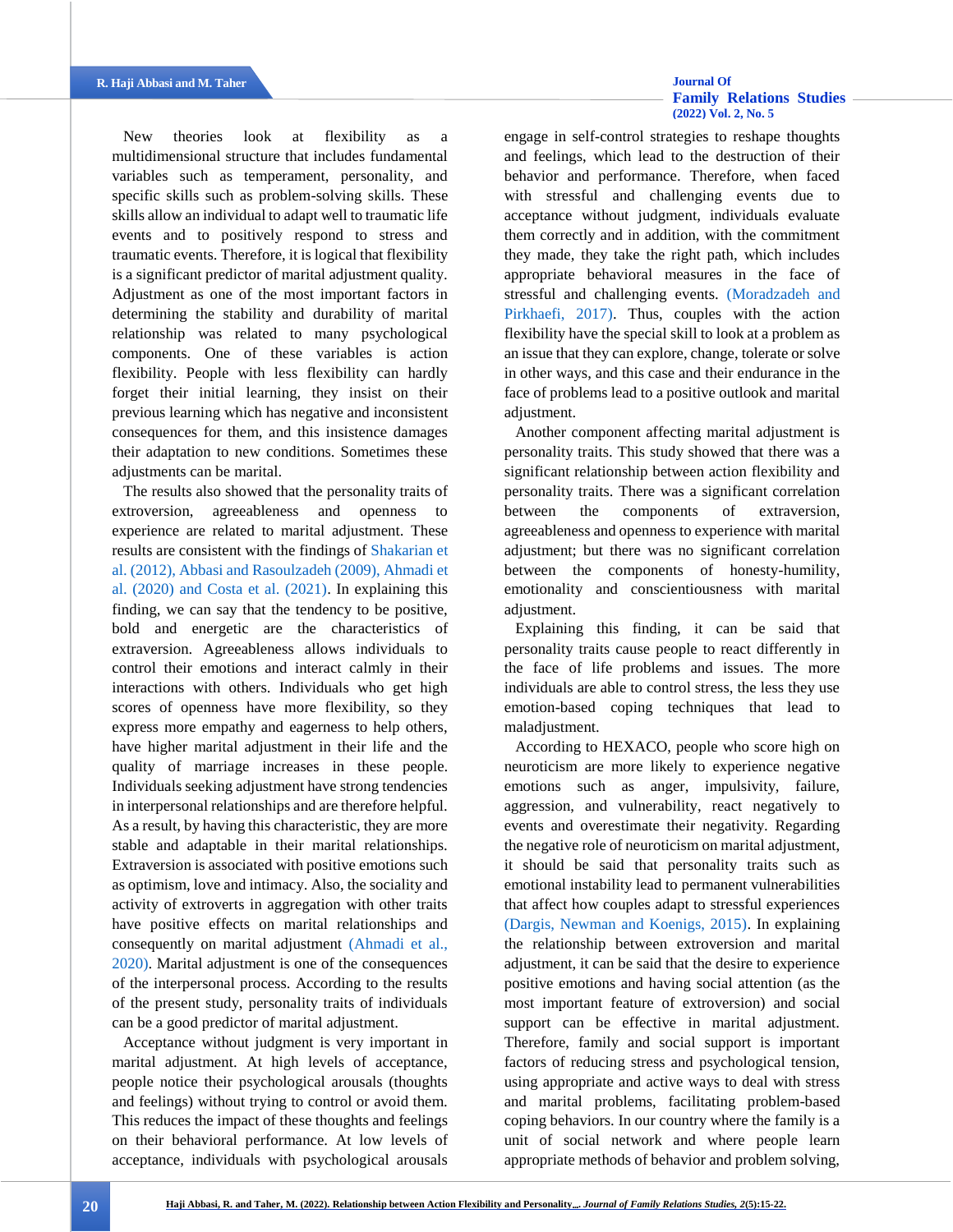## **[Family Relations Studies](http://jhrs.uma.ac.ir/)  [\(2022\) Vol. 2, No. 5](http://jhrs.uma.ac.ir/)**

plays an important role on marital adjustment of couples especially on the early years after marriage (Lee et al., 2019).

There is also a significant relationship between openness to experience and marital adjustment. Openness to experience is associated with traits such as flexibility in problem solving, more attention to the spouse, and the use of divergent thinking in problem solving, which can be effective in reducing marital conflicts.

One of the special limitations that the researchers faced in the present study was the use of convenience sampling and the questionnaire in the form of a selfreport. It is also suggested that the variables of this research be semi-experimental and fully experimental in the form of protocols and treatment programs used in organizations and clinics.

#### **5. Ethical Considerations**

### **Compliance with ethical guidelines**

All ethical principles are considered in this article. The participants were informed about the purpose of the research and its implementation stages. They were also assured about the confidentiality of their information and were free to leave the study whenever they wished, and if desired, the research results would be available to them.

#### **Funding**

This research did not receive any grant from funding agencies in the public, commercial, or non-profit sectors.

### **Authors' contributions**

All authors have participated in the design, implementation and writing of all sections of the present study.

#### **Conflicts of interest**

The authors declared no conflict of interest.

#### **References**:

<span id="page-6-8"></span>[Abbasi, R.; Rasoulzadeh Tabatabai, K., \(2009\). Marital](#page-5-0)  [satisfaction and individual differences: The role of](#page-5-0)  [personality factors. Journal of Behavioral Sciences,](#page-5-0)  [3: pp. 237-242.](#page-5-0)

<https://www.sid.ir/en/Journal/ViewPaper.aspx?ID=164900>

<span id="page-6-2"></span>[Ahmadi, L., Panaghi, L., Sadeghi, M.S., Zamani Zarchi,](#page-1-0)  [M.S. \(2020\). The Mediating Role of Personality](#page-1-0)  [Factors in the Relationship Between Family of](#page-1-0)  [Origin Health Status and Marital Adjustment. J](#page-1-0)  [Research Health, 10\(4\): 239-248.](#page-1-0) [Doi:10.32598/JRH.10.4.1526.1](http://dx.doi.org/10.32598/JRH.10.4.1526.1)

<span id="page-6-5"></span>Allport, G. W. (1937). [Personality: A psychological](#page-1-1)  interpretation [\(p. 48\). New York: Holt, Rinehart &](#page-1-1)  [Winston.](#page-1-1)

[Doi:10.1177%2F0002716238198001142](https://doi.org/10.1177%2F0002716238198001142)

- <span id="page-6-12"></span>[Ashton, MC. and Lee, K. \(2009\). An Investigation of](#page-2-0)  [Personality Types within the HEXACO Personality](#page-2-0)  [Framework, Journal of Individual Differences,](#page-2-0)  [30\(4\), pp. 181-187.](#page-2-0) [Doi:10.1027/1614-0001.30.4.181](https://psycnet.apa.org/doi/10.1027/1614-0001.30.4.181)
- <span id="page-6-1"></span>[Be, D., Whisman, M. A., & Uebelacker, L. A. \(2013\).](#page-1-2)  [Prospective associations between marital](#page-1-2)  [adjustment and life satisfaction. Personal](#page-1-2)  [Relationships, 20, pp. 728-739.](#page-1-2) [Doi:10.1111/pere.12011](https://psycnet.apa.org/doi/10.1111/pere.12011)
- <span id="page-6-10"></span>[Claxton, A., O'Rourke, N., Smith, J. A., & DeLongis, A.](#page-1-3)  [\(2011\). Personality traits and marital satisfaction](#page-1-3)  [within enduring relationships: An intra-couple](#page-1-3)  [discrepancy approach. Journal of Social and](#page-1-3)  [Personal Relationships, 29\(3\), pp. 375–396.](#page-1-3) [Doi:10.1177%2F0265407511431183](https://doi.org/10.1177%2F0265407511431183)
- <span id="page-6-7"></span>[Connor, K. M., Davidson, J. R. \(2003\). Development of](#page-1-4)  [a new resilience scale: The Connor-Davidson](#page-1-4)  [Resilience Scale \(CD-RISC\). Depress Anxiety,](#page-1-4)  [18\(2\), pp. 76-82.](#page-1-4) [Doi:10.1002/da.10113](https://doi.org/10.1002/da.10113)
- <span id="page-6-3"></span>[Costa C. B., Mosmann, C.P. \(2021\).](#page-1-5) Personality Traits [and Marital Adjustment: Interaction between Intra](#page-1-5)  [and Interpersonal Aspects. Social Psychology, 31.](#page-1-5) [Doi:record/2021-08349-001](https://doi.apa.org/record/2021-08349-001)
- <span id="page-6-14"></span>[Dargis, M., Newman, J., Koenigs, M. \(2015\). Personality](#page-5-1)  [Disorders: Theory, Research, and Treatment.](#page-5-1)  [Advance online publication. 10\(2\), pp. 123-131.](#page-5-1)
- <span id="page-6-9"></span>[Donnellan, M., Conger, R., Bryant, C. \(2004\). The big](#page-1-6)  [five and enduring marriages. J Res Pers, 38, pp.](#page-1-6)  [481-504.](#page-1-6) [Doi:10.1016/j.jrp.2004.01.001](https://doi.org/10.1016/j.jrp.2004.01.001)
- <span id="page-6-13"></span>[Falahzadeh, H.; Sana'i Zakir, B., \(2012\). Determining the](#page-3-0)  [effectiveness of emotion-oriented couple therapy](#page-3-0)  [and integrated systemic couple therapy in](#page-3-0)  [increasing the marital adjustment of couples with](#page-3-0)  [attachment injury. Social Psychological Studies of](#page-3-0)  [Women, 10 \(4\), 87-110.](#page-3-0) [Doi:10.22051/jwsps.2012.1434](https://dx.doi.org/10.22051/jwsps.2012.1434)
- <span id="page-6-11"></span>[Karimi, S.; Yousefi, R.; Soleimani, M., \(2020\). The role](#page-2-1)  [of basic personality traits in predicting the](#page-2-1)  [components of marital infidelity from the](#page-2-1)  [perspective of students. Clinical Psychology and](#page-2-1)  [Personality. 15 \(2\), 97-109.](#page-2-1) [Doi:10.22070/cpap.2020.2820](https://dx.doi.org/10.22070/cpap.2020.2820)
- <span id="page-6-6"></span>[Lawrence A. & J, Oliver B. \(2001\): Personality, Theory](#page-1-7)  [and Research; Translated by Mohammad Jafar](#page-1-7)  [Javadi and Parvin Kadivar \(2002\); Tehran: Ayizh](#page-1-7)  [Publication.](#page-1-7)
- <span id="page-6-4"></span>[Goldberg, L. R. \(1983, June\). The magical number five,](#page-1-8)  [plus or minus two: Some considerations on the](#page-1-8)  [dimensionality of personality descriptors. Paper](#page-1-8)  [presented at a research seminar, Gerontology](#page-1-8)  [Research Center, Baltimore.](#page-1-8)
- <span id="page-6-0"></span>[Kebritchi, A., & Mohammadkhani, Sh. \(2016\). The role](#page-0-0)  [of marital burnout and early maladaptive schemas](#page-0-0)  [in marital satisfaction between young couples.](#page-0-0)  [International Journal of Medical Research & Health](#page-0-0)  [Sciences, 5\(12\), pp. 239-246.](#page-0-0)